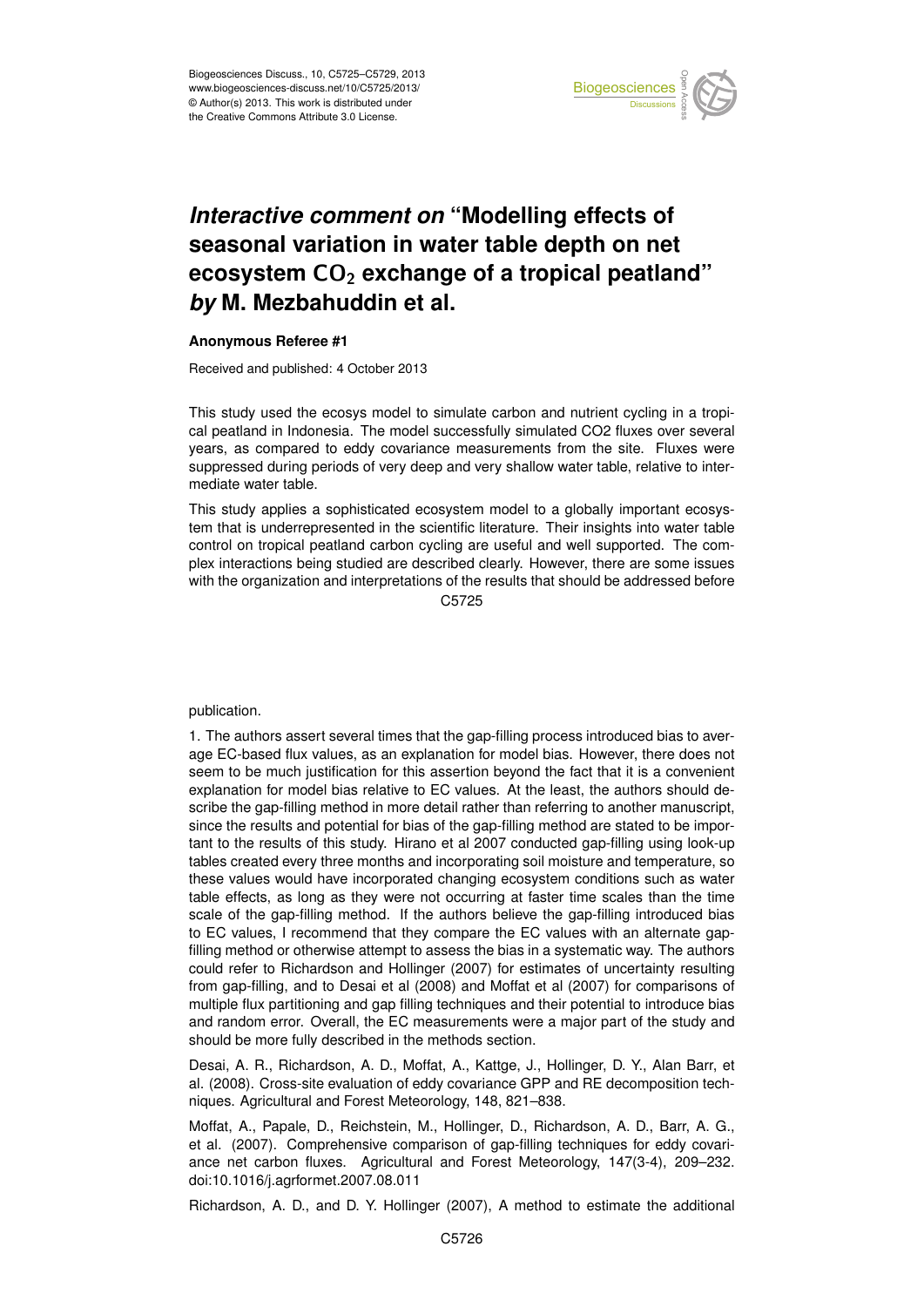uncertainty in gap-filled NEE resulting from long gaps in the CO2 flux record, Agric. For. Meteorol., 147(3–4), 199–208, doi:10.1016/j.agrformet.2007.06.004

2. Modeled values are compared to eddy-covariance values throughout the study, but there is no presentation or discussion of the uncertainty in EC values. This is especially important in Fig. 5, where it is impossible to tell whether the differences in EC fluxes between hydroperiods are significant or not. If possible, the authors should estimate uncertainty in EC values and show error bars on those values, especially in Fig. 5.

3. The Discussion section presents several new sets of model results (see specific comments below). The manuscript would be easier to follow if these were presented in the Results section.

4. Fig. 6 shows a systematic positive bias in both GPP and Re in the model relative to EC values. This bias is not explicitly discussed in the manuscript, even though it could have important implications for the accuracy of the model.

Specific comments:

Abstract: It would be helpful to state the meaning of positive and negative NEP explicitly

The abstract only talks about how well the model reproduces the measured effects. It would help to include some more information about the scientific results.

Introduction:

13354, Line 25: Define WTD – this is defined in the abstract, but should be defined in the main text as well

13355, line 5: By what factor does energy yield from aerobic respiration exceed that from alternate electron acceptors?

13357, line 25: "co-existed" is a strange word choice. Maybe replace with "codominated"

C5727

13358, line 10: The ecosys model is first introduced here, described as "the hourly time step model ecosys". The model should be introduced more clearly as a "processbased ecosystem model" (as used below in line 17)

13368, line 6: i.e., not e.g.

Line 7-12: This paragraph uses the word "influxes", but based on the figure being discussed, but figure 5 is showing net fluxes, and has not been decomposed into influxes and effluxes. The text states that CO2 influx was suppressed in both shallow water table and deep water table time periods but was higher during intermediate water table. This does appear true in 2002. In 2004 the shallow and intermediate measurements don't appear very different, and in 2003 and 2005 none of the measured periods are separated very much between the three hydroperiods. Without any information about uncertainty, it is impossible to tell whether there is a significant separation in measured values in any year. So, while there is a clear pattern in modeled values, it is not accurate to say that the same pattern was "also apparent in EC measured CO2 influxes". The second paragraph of section 3.3 is mostly interpretation of the results and presents hypotheses for mismatches between modeled and measured values. This type of text should be in the discussion.

13369: Line 12-21: This paragraph discusses Fig. 6, but makes no mention of the clear positive bias in simulated GPP and Re.

Section 3.4: Why is there a discussion of bias in NEP but no mention of the bias in GPP and Re? The content starting with "This can be explained by . . ." should be in the discussion section. This explanation is also problematic. The authors believe the gapfilled EC fluxes to be biased, but only back this up by stating that they are biased relative to the model. Are the gap-filled values biased relative to non-gap-filled measurements? It is dangerous to assume that the model is more "correct" than the measurements, especially since the model has significant bias based on Fig. 6. It is difficult to assess the importance of EC bias when there is no way to visualize uncertainty in EC values.